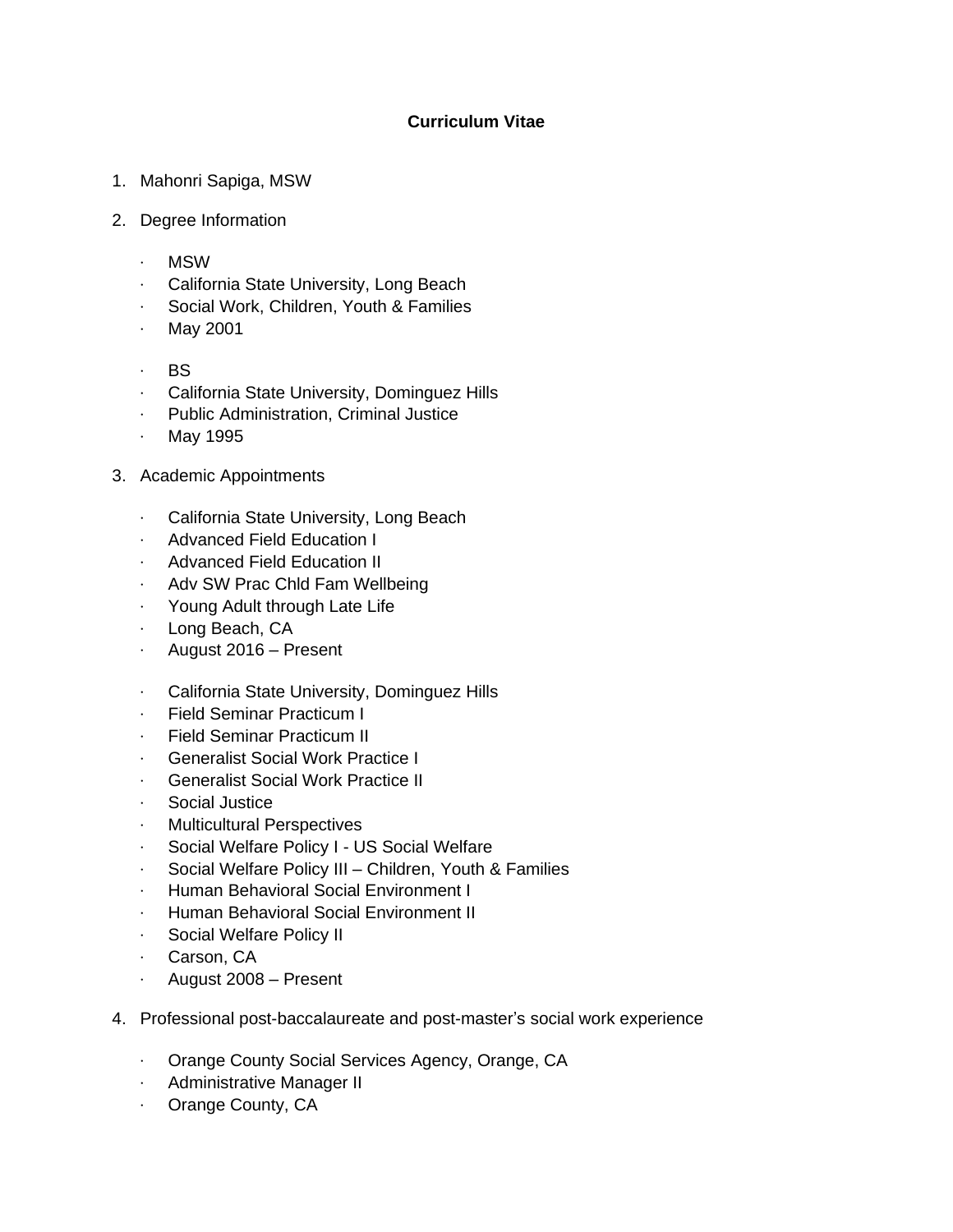- $\cdot$  2015 Present
- · Administrative Manager I
- · Orange County, CA
- $\cdot$  2013 2015
- · Senior Social Services Supervisor
- · Orange County, CA
- $\cdot$  2005 2013
- · Senior Social Worker
- · Orange County, CA
- $\cdot$  1999 2005
- 5. Professional, Academic, Community Related & Scientific memberships
	- · NA
- 6. Community Service
	- · National Pacific Islander Educator Network
	- · Community Outreach presentations for students and teachers on preparation for college, career, and financial aid.
	- $\cdot$  2011
	- ·
	- California State University Pacific Islander College Fairs
	- $\cdot$  How to get to College moderator of college student panel and "Sing, Dance & Play your way Through College" workshop facilitator.
	- $\cdot$  2011 2013
	- ·
	- $\cdot$  Malaga Journey to Success
	- $\cdot$  Key Note Speaker student empowerment by way of cultural strengths.
	- · Long Beach City College Leadership Conference
	- $\cdot$  Test Anxiety Management Workshop tests are meant to provoke anxiety and stress to determine or measure one's knowledge, understanding, and awareness.
	- $\cdot$  2012
	- · Pacific Islanders for Samoa Relief Benefit
	- · Guest Speaker fundraiser benefit event to aid Samoa after Tropical Cyclone Evan devastated Samoa.
	- · December, 2012.
- 7. Special Awards
	- · Donald T. Hata "Poised to Prevail" Award